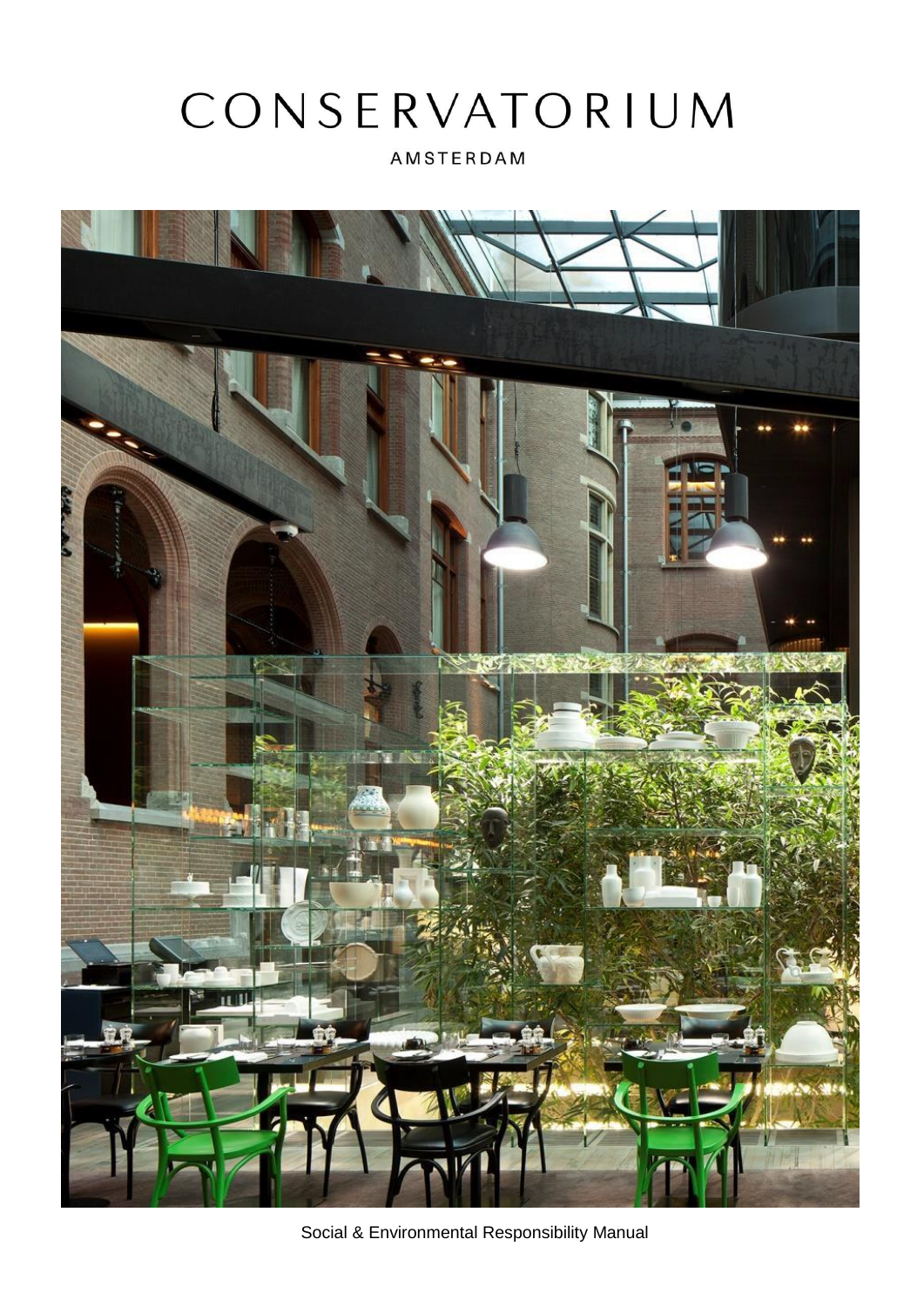# **Sustainability Policy Conservatorium Hotel**

The Conservatorium hotel in Amsterdam has entered the Green Globe Certification Program which is the travel and tourism industries' worldwide label for sustainable management and operations. Green Globe is a global organization that audits its members according to internationally accepted sustainability criteria. The hotel was independently audited and awarded certification to the Green Globe International Standard for Sustainable Travel & Tourism, marking a first for a Dutch hotel.

The Conservatorium hotel believes that caring for our environment and our communities is a responsibility that we all share. This belief is central in our commitment to making a difference in the lives of those people we meet every day. As global citizens we embrace this responsibility.

The company aims to implement sustainable practices that minimizes the impact on nature and empowers our colleagues and guests to be facilitators for change. Together, through our actions we strive to care for our environment. The global sustainability program of our hotel has three areas of focus:

- I. Environmental Commitment
- II. Social Commitment
- III. Establishing Responsible Purchasing Practices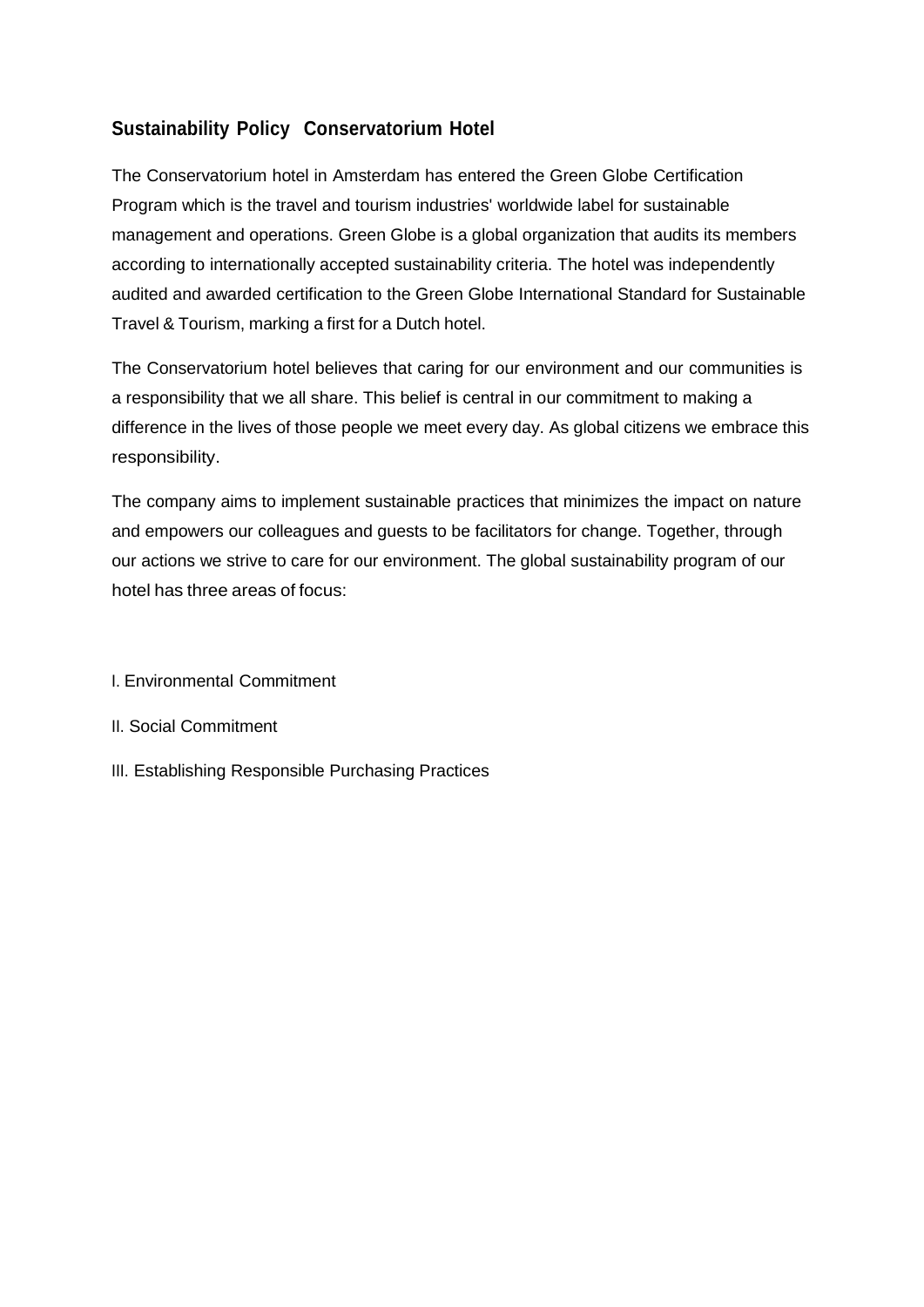# **I. Environmental Commitment**

## Energy

- Thermal energy storage.
- Energy efficient lighting (LED).
- Model-based Automated Regulation of Ventilation-Exhaust Levels in kitchen (Marvel System Halton).
- LED television.
- Guest room energy management system.
- Use of thick tinted glass.

#### **Water**

- Re-use of swimming pool water for sprinkler system.
- Low flow dual flush toilets.

#### **Waste**

- Use of a baler and compactor to reduce waste volume (less transportation).
- Waste collector pick up frequency based on sensor (only when containers are full) to limit transportation.
- Use of eco-certified cleaning products.
- SWILL waste system of biological waste
- Waste sorting and recycling.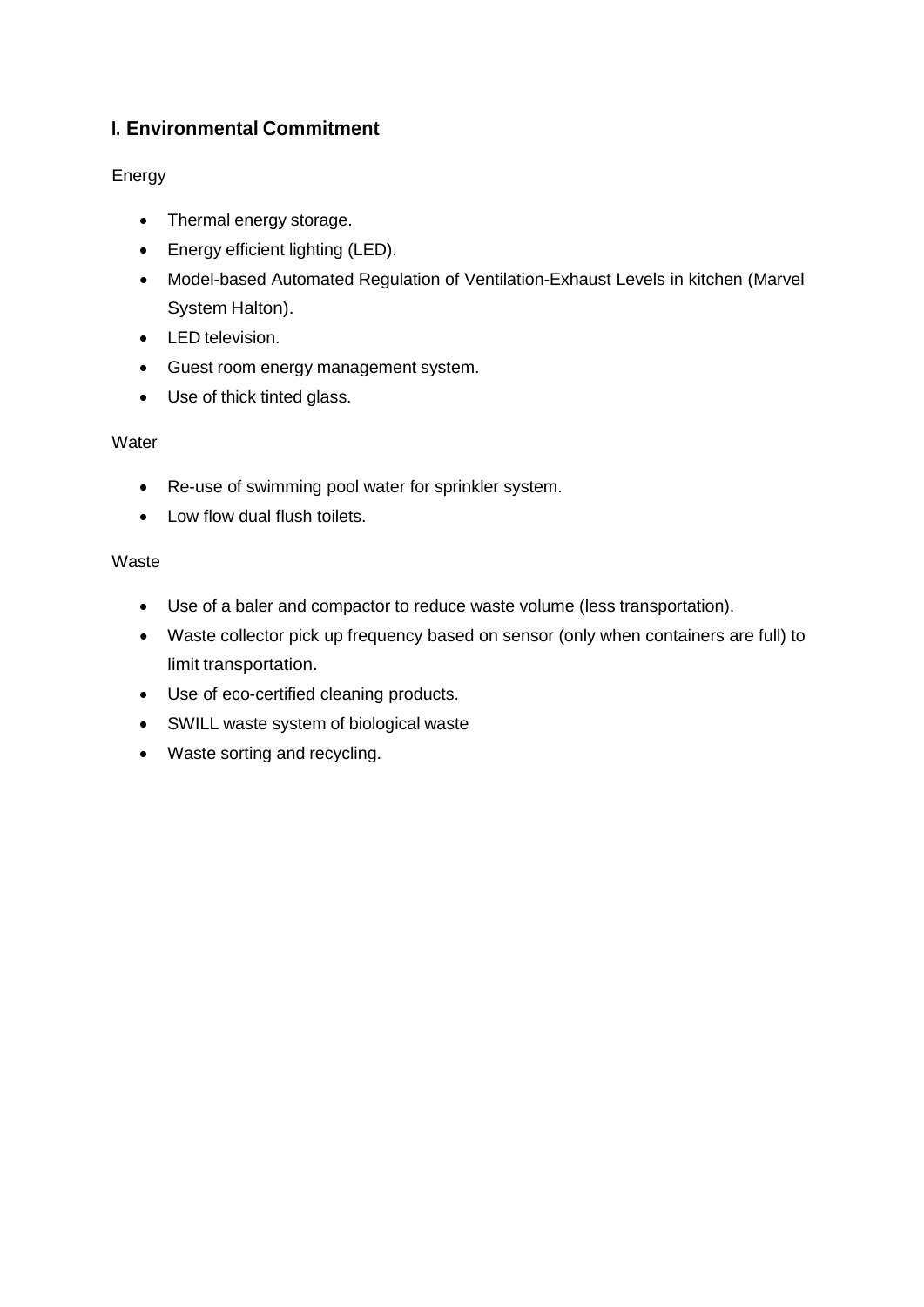#### **II. Social commitment**

The Conservatorium hotel believes it is not enough to protect the environment through energy and waste conservation alone. The health and safety of our guests and employees is our primary concern. Therefore, the following practices are implemented in the hotel, we conduct fire-prevention exercises and chemical handling training on a regular basis to ensure our staff can effectively tackle any environment threat to our guests. We practice the highest food handling standards. The safety in our spa and swimming pool is guaranteed with safe storage of chemicals, adequate water disinfection and continuous testing of the water, adequate signage for warnings and protection against unauthorized entry or use. Furthermore, there is excellent access to all our facilities for people in wheelchairs and special rooms for people with allergies are provided.

Guests of the Conservatorium hotel have access to our "human library", a bank of local knowledge provided by a selected group of Amsterdam residents who are passionate about 'their city'. They are trained to share their knowledge with guests, thereby preserving and promoting local practice and culture.

The Conservatorium hotel has a participatory approach towards their employees. We involve all our employees in the decision making process by providing an idea box where each employee could share their ideas and visions. We also offer possibilities to support environmental local initiatives or take part in volunteering activities. Furthermore, all colleagues receive general sustainability training as well as a broad range of other trainings each month. This way we provide opportunities to all our colleagues to develop their talents and skills in order to achieve their greatest potential.

The hotel invests in surrounding communities by participating in, and funding of local charity events. Furthermore, the hotel is part of Amsterdam's cultural heritage due to it being located in a monumental building which has been a landmark of the city since 1901. With renovating and redevelopment of the building we have given it back to the Amsterdam residents, as we want to be a central meeting point not only for our hotel guests but also for our local neighbours. In addition, Dutch cultural heritage has been brought back in our operation (e.g. Delftware porcelain in restaurant and as decoration).